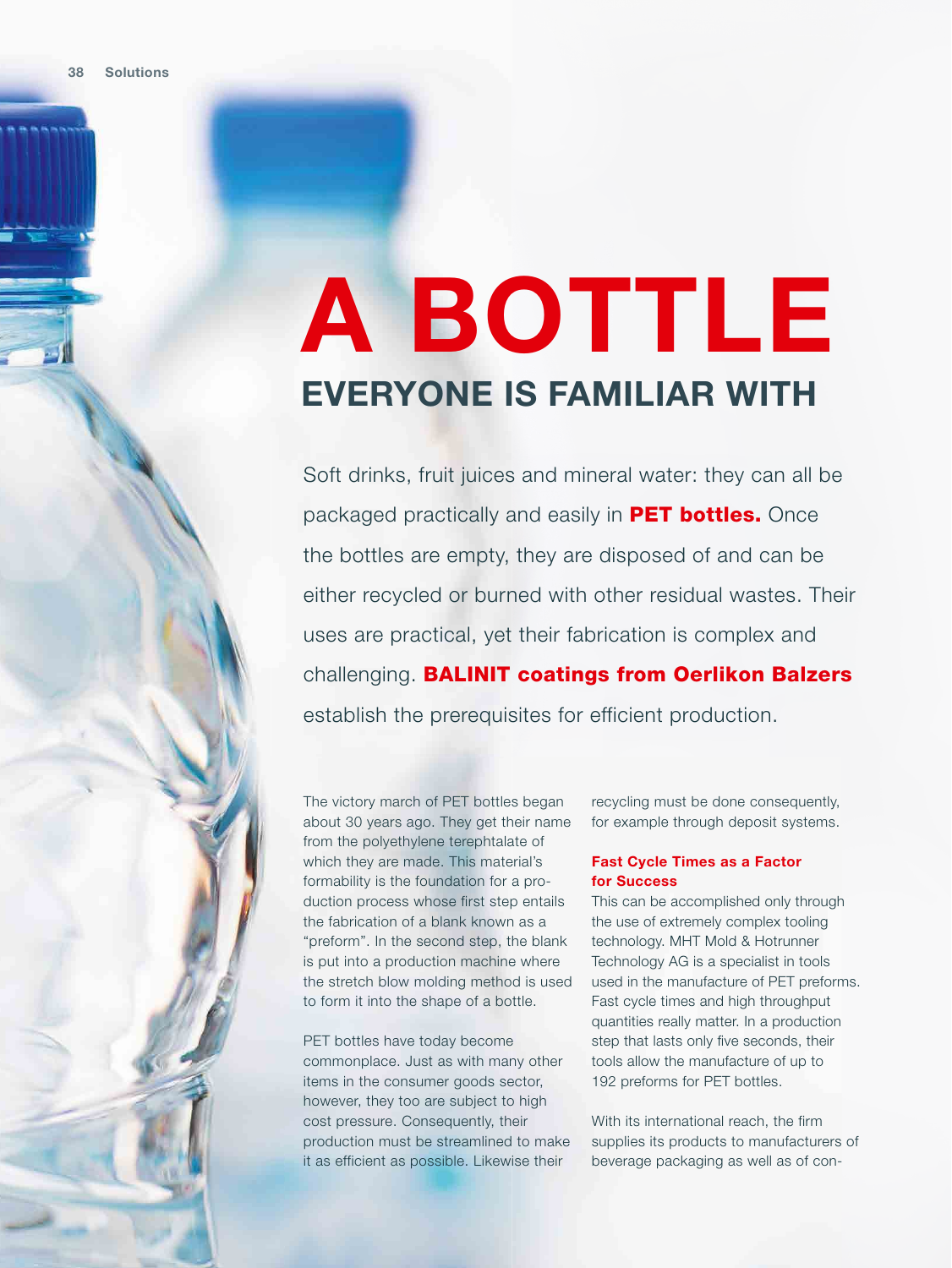tainers for the food and pharmaceutical industries. For these customers, cycle times reduced by only fractions of a second mean significant cost

advantages in their mass production processes. This is why MHT designs its tools and parts with a special focus on enabling the most efficient operation and the fastest manufacturing processes possible. The coating technologies provided by Oerlikon Balzers play a significant role here.

"Uncoated cores have long since ceased to be an option for us. The improvement in production quality is absolutely sensational," says Klaus Wegmann, MHT Plant Manager.

What's more, the wear-reducing coatings also increase the service life of tools used in mass production operations. "This enables us to achieve optimal results in these applications – which are the fruit of a good 20 years of outstanding collaboration with Oerlikon Balzers," says Christian Wagner, Chief Executive Officer, MHT.

## **The Right Coating: Resistant to Extreme Stresses**

The production process, with injection pressures of 500 to 1,000 bar, is repeated millions of times over. The stress to which the tools are subjected is commensurate. The preform contours are achieved by the core, a key component that shapes the internal contours and the neck ring (the bottle neck and the threads for the screw cap).

This is where the advantages of BALINIT DYLYN come to the fore: The silicon-infused DLC  $\rightarrow$ 



**Always with best practice in mind:** Christian Wagner, CEO MHT, (l.) and Michael Bilo from Oerlikon Balzers with BALINIT-coated mold cores.

«Uncoated cores have long since ceased to be an option for us. *The improvement in production quality is absolutely sensational.»*

Klaus Wegmann Plant Manager, MHT





**Black and strong:** BALINIT DYLYN offers the best in wear and corrosion resistance as well as an exceptionally smooth surface on the two-part neck ring.